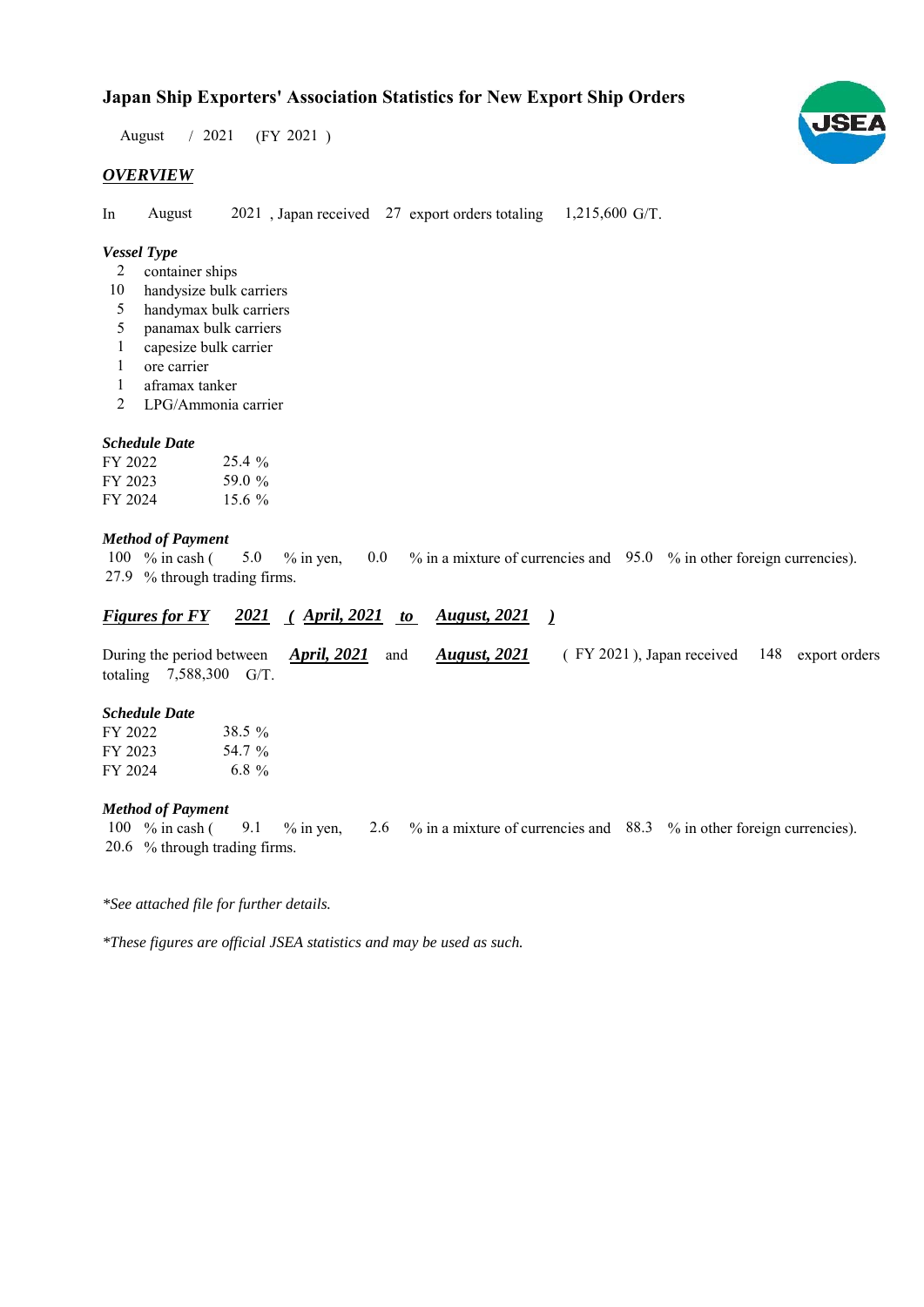### New Export Orders Placed in August 2021 (FY 2021) Based on Fiscal Year

No. G/T No. G/T No. G/T No. G/T No. G/T No. G/T No. G/T No. G/T General Cargos ( 52 2,765,090 6 1,000,600 4 273,600 15 408,300 2 90,150 2 234,000 29 2,006,650 56 3,279,140 Bulk Carriers 95 4,469,700 7 408,300 28 1,438,100 37 1,520,400 15 683,000 22 819,900 109 4,869,700 149 6,720,200 Tankers | 29 1,711,500 2 2 317,700 1 1,950 3 180,200 1 50,400 3 161,700 10 711,950 21 1,276,850 Combined Carriers 0 0 0 0 0 0 0 0 0 0 0 0 0 0 0 0 Others 1 1,030 0 0 0 0 0 0 0 0 0 0 0 0 0 0 Total 177 8,947,320 15 1,726,600 33 1,713,650 55 2,108,900 18 823,550 27 1,215,600 148 7,588,300 226 11,276,190 FY 2021 / FY2020 (%) \* 112.2 779.3 563.5 616.3 175.3 209.8 395.8 \*\* 286.9 In CGT 4,056,700 631,677 734,338 1,050,584 370,515 562,783 3,349,897 5,049,844 Description Apr<sup>20</sup> to Mar<sup>21</sup> April 2021 May 2021 June 2021<br>No. 6/T No. 6/T No. 6/T No. 6/T No. 6/T July 2021 August 2021 Apr 21 to Aug 21 Jan 21 to Aug 21

*Figures for shipbuilding orders of 500 G/T and over for export as steel vessels placed with JSEA members are covered.*

\*FY 2020/FY2019

\*\*Calendar Year 2021

JSEA (September 2021)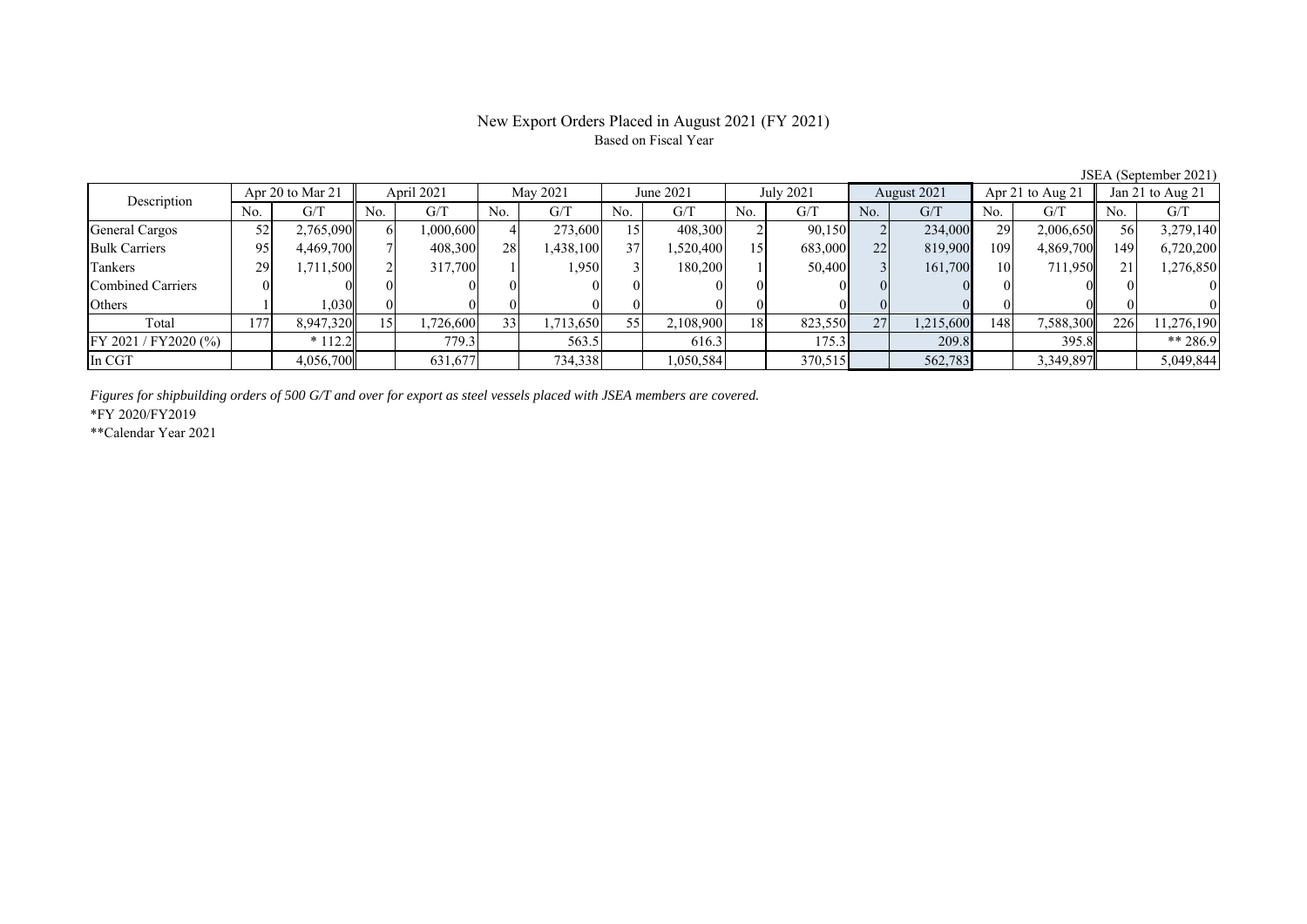### Export Ships Delivered in August 2021 (FY 2021) Based on Fiscal Year

No. G/T No. G/T No. G/T No. G/T No. G/T No. G/T No. G/T No. G/T General Cargos ( 27 1,000,548 1 9,943 5 275,741 2 142,100 3 154,271 1 116,295 12 698,350 29 1,412,535 Bulk Carriers 175 7,458,729 9 307,743 11 504,358 16 528,207 11 501,667 12 350,486 59 2,192,461 103 3,933,741 Tankers | 33| 1,702,736|| 1| 82,602| 3| 124,688| 4| 285,311| 1| 60,121| 6| 573,015| 15| 1,125,737| 24| 1,777,604 Combined Carriers 0 0 0 0 0 0 0 0 0 0 0 0 0 0 0 0 Others ( 0 0 0 0 0 1 1,238 0 0 0 0 0 0 1 1,238 1 1,238 Total | 235| 10,162,013|| 11| 400,288| 20| 906,025| 22| 955,618| 15| 716,059| 19| 1,039,796| 87| 4,017,786| 157| 7,125,118 FY 2020 / FY2019 (%) \* 68.9 34.5 149.7 149.7 52.4 158.3 199.6 99.4 \*\* 81.5 In CGT 4,648,304 | 187,806 | 420,236 | | 447,292 | 321,337 | | 428,798 | | 3,85,469 | | 3,239,871 Apr 20 to Mar 21 April 2021 May 2021 June 2021 July 2021 August 2021 Apr 21 to Aug 21 Jan 21 to Aug 21 Description

*Deliveries of new shipbuilding orders of 500 G/T and over for export as steel vessels placed with JSEA members are covered.*

\*FY 2020/FY2019

\*\*Calendar Year 2021

JSEA (September 2021)